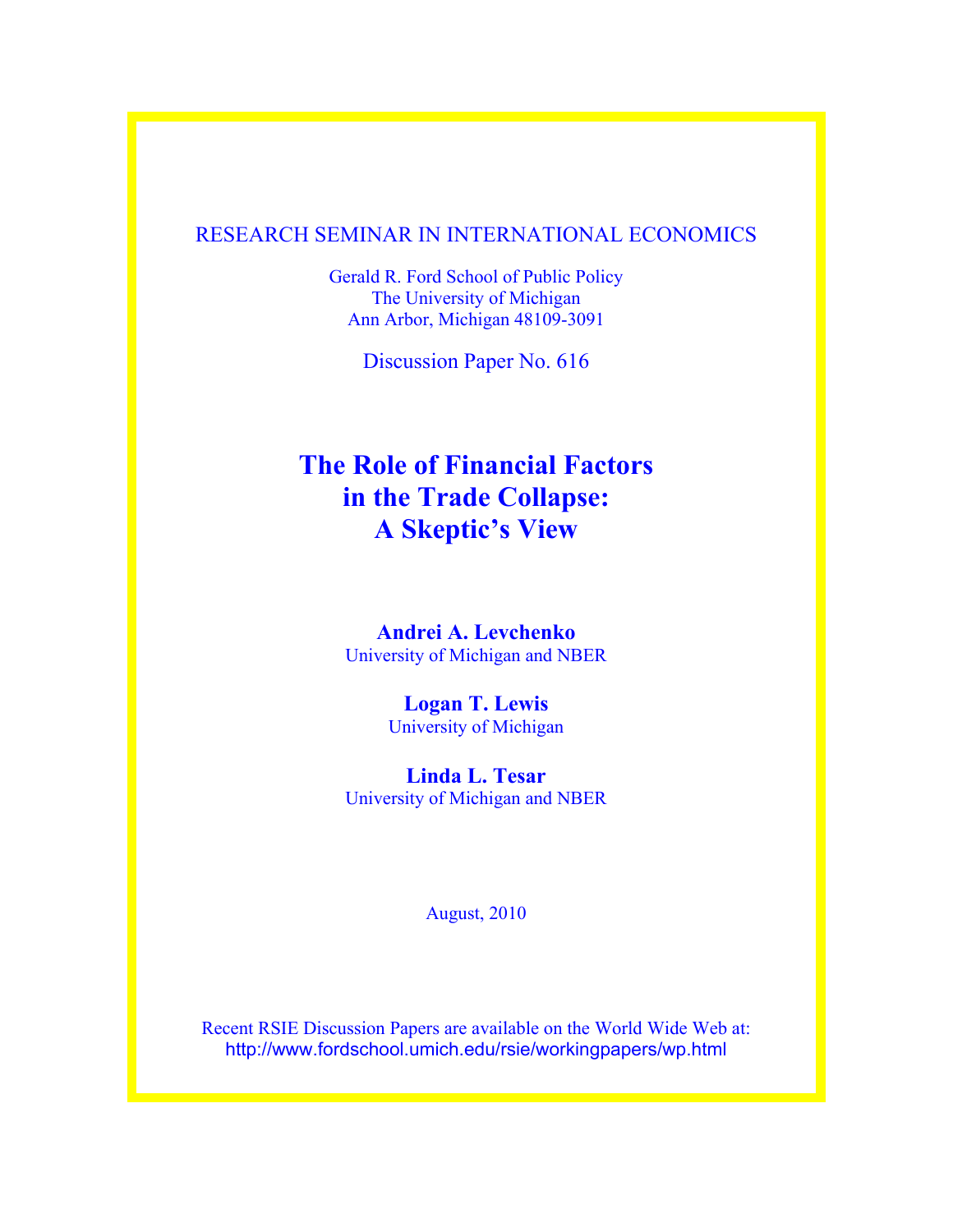## The role of financial factors in the trade collapse: a skeptic's view

Andrei A. Levchenko\* Logan T. Lewis\*\* Linda L. Tesar\*

\* University of Michigan and NBER \*\* University of Michigan

August 2010

Abstract

This paper explores the role of financial factors in the 2008-9 collapse of U.S. imports and exports. Using highly disaggregated international trade data, we examine whether the cross-sectoral variation in how much imports or exports fell during this episode can be explained by financial variables. To do this, we employ a wide variety of possible indicators, such as standard measures of trade credit and external finance dependence, proxies for shipping lags at the sector level, and shares of intra-firm trade in each sector. Overall, there is very little evidence that financial factors played a role in the collapse of U.S. trade.

*JEL Classifications:* F41, F42

*Keywords:* 2008-2009 Crisis, International Trade, Financial Factors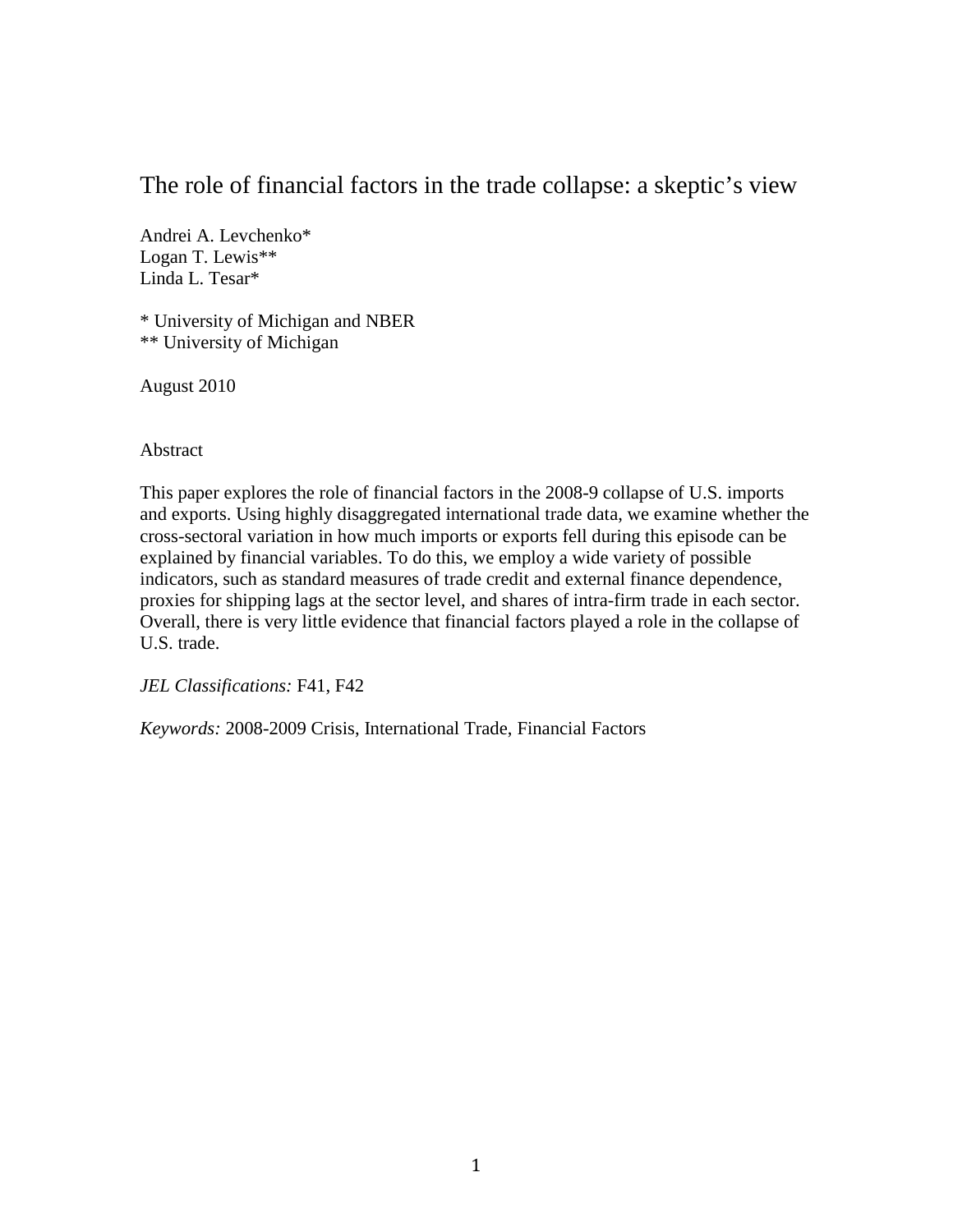#### 1. Introduction

The contraction in trade that occurred during the 2008-9 recession was global in scale and remarkably deep. Over the 2008:2 to 2009:2 period, real U.S. goods imports fell by 21.4 percent and exports 18.9 percent. The drop in trade flows in the U.S. is even more dramatic when one takes into account the fact that both import and export prices simultaneously fell relative to domestic prices, which normally would have resulted in an expansion of trade flows.

A number of recent papers have suggested that credit constraints were a significant contributing factor to the global decline in trade (see, e.g., Auboin 2009, IMF 2009, Chor and Manova, 2010). To be sure, financial intermediaries were at the epicenter of the global crisis and it is clear that credit conditions facing firms and households tightened in the fall of 2008. These constraints could be particularly important for firms engaged in international trade, as they must extend credit to their foreign counterparties prior to the shipment of goods. If these lines of credit are suspended, importing firms will cancel their orders for foreign goods, and foreign firms will reduce production.

As reasonable as this hypothesis sounds, it is a difficult empirical challenge to isolate the impact of tightening credit constraints on the collapse in trade flows. First, it is hard to tell whether a drop in credit extended to firms is due to a supply-side constraint (banks won't extend credit) or a drop in demand (demand falls so firms import fewer goods and require less credit). Second, while we can observe a firm's dependence on credit, it is difficult if not impossible to obtain precise data on the cost of credit associated with the international shipment of goods. Third, given the importance of multinational firms in international trade, it is an open question whether multinationals require credit to acquire goods from their own affiliates or long-term trade partners, and to the extent they do require credit, how such financial flows will appear in the firm's balance sheet.

This paper explores the role of financial factors in the collapse of U.S. imports and exports. Using data disaggregated at the 6-digit NAICS level (about 450 distinct sectors), we examine whether the cross-sectoral variation in how much imports or exports fell during this episode can be explained by financial variables. To do this, we employ a wide variety of possible indicators, such as standard measures of trade credit and external finance dependence, proxies for shipping lags at the sector level, and shares of intra-firm trade in each sector. In each case, our hypothesis is that if financial factors did play a role in the fall of U.S. trade, then one should expect international trade flows to fall by more in sectors with certain characteristics, a strategy reminiscent of Rajan and Zingales (1998).

Our main conclusions can be summarized as follows. Overall, there is at best weak evidence for the role of financial factors in the collapse in U.S. trade. Imports or exports *did not* fall systematically more in (i) sectors that extend or receive more trade credit; (ii) sectors that have a higher dependence on external finance or lower asset tangibility; (iii) sectors in which U.S. trade is dominated by countries experiencing greater financial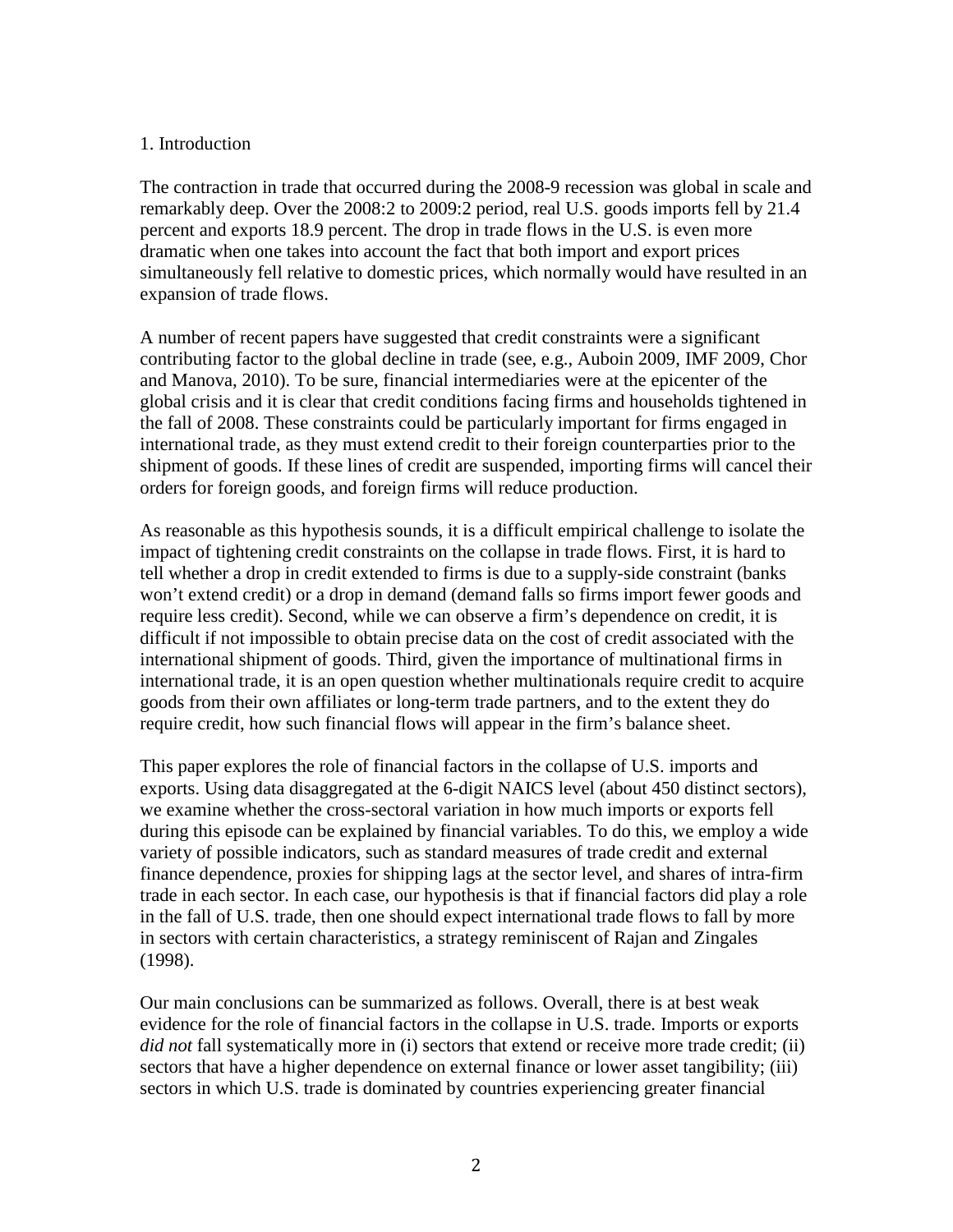distress; (iv) sectors with lower intra-firm trade. All of these are reasonable sectoral characteristics to examine for evidence of financial factors in trade, as we detail in each case below.

For imports into the U.S., we do find some evidence that shipping lags mattered. Sectors in which a higher share of imports is shipped by ocean or land experienced larger reductions in trade. In addition, sectors with longer ocean-shipping delays also experienced significantly larger falls in imports. This is indirect evidence for the role of trade finance during the recent trade collapse. Trade finance instruments, such as letters of credit, are typically used to cover goods that are in transit. Thus, trade finance is likely to matter more for sectors in which goods are in transit longer – either because they are mostly shipped by land or sea; or because they tend to be shipped greater distances. Thus, our finding that these sectors experienced larger reductions in U.S. imports can be seen as supportive of the role of financial factors in the trade collapse.

All in all, however, the bottom line of our exercise is that in the sample of highly disaggregated U.S. imports and exports, evidence of financial factors has proven hard to find.

2. U.S. trade flows and measures of trade finance

We analyze monthly nominal data for U.S. imports and exports vis-à-vis the rest of the world at the NAICS 6-digit level of disaggregation from the USITC. This is the most finely disaggregated NAICS trade data available at the monthly frequency, yielding about 450 distinct sectors. Our empirical methodology follows Levchenko, Lewis, and Tesar (2010, henceforth LLT), which can also serve as the source for detailed data documentation. In each sector, we compute the year-on-year percentage drop in quarterly trade flows, from 2008:2 to 2009:2. This period corresponds quite closely to the peak to trough of the aggregate U.S. imports and exports.

Our working hypothesis is that if financial factors did matter for the fall in U.S. trade during this period, then the financial contraction should have affected certain sectors more than others. Thus, we estimate the following specification:

 $\gamma_i^{trade} = \alpha + \beta CHAR_i + \delta \mathbf{X}_i + \epsilon_i,$ 

where *i* indexes sectors,  $\gamma_i^{trade}$  is the percentage change in the trade flow, which will be alternatively exports or imports, and *CHARi* is a sectoral characteristic meant to proxy for the role of financial factors. All of the specifications include a vector of controls **Xi**. The baseline controls are (i) the share of the sector in the overall U.S. imports and exports, a proxy for size; (ii) elasticity of substitution among the varieties in the sector, sourced from Broda and Weinstein (2006); and (iii) labor intensity of the sector, computed based on the U.S. Input-Output matrix. In LLT, we used a similar framework to test the relative importance of vertical production linkages, trade credit, and compositional effects/durables demand for trade flows. We found that two additional sectoral characteristics were robustly correlated with declines in trade: the extent of downstream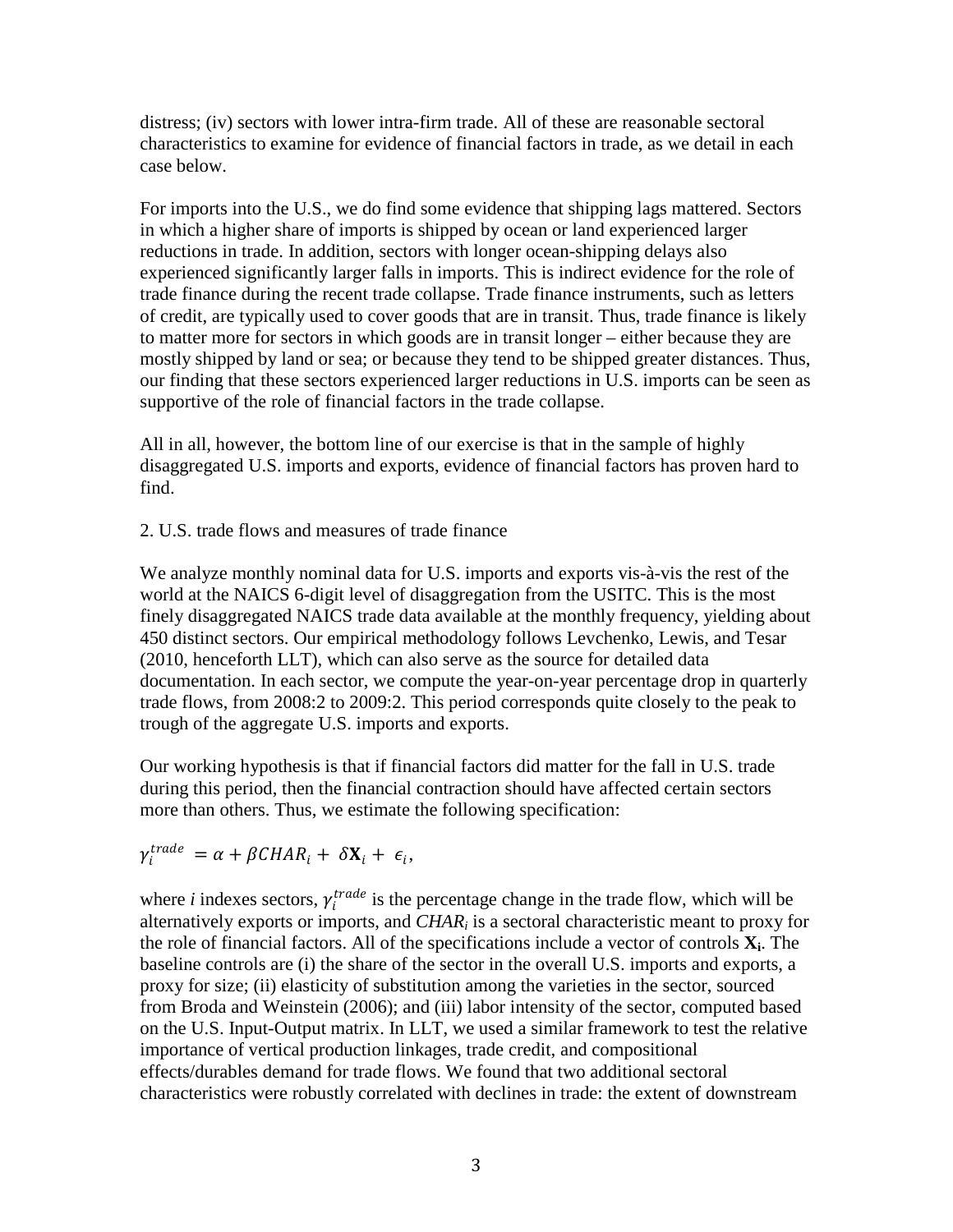linkages and whether the sector was durable. Based on these findings, we include our preferred measure of downstream linkages (average usage of a sector as an intermediate in other sectors) and a dummy for durability as controls in all specifications.

This paper focuses on the hypothesis that financial variables played a role, and tests whether a variety of proxies for financing costs can account for the cross-sectoral variation in trade flows. The sectoral characteristics we consider are as follows.

- **Trade Credit.** We evaluate the hypothesis that because of the credit crunch, firms were no longer willing to extend trade credit to their suppliers. Under this view, international trade would fall, for instance, because U.S. buyers could no longer extend trade credit to foreign firms from which they normally purchase goods. To test this hypothesis, we build two measures of trade credit intensity. The first is accounts payable/cost of goods sold. This variable records the amount of credit that is extended to the firm by suppliers, relative to the cost of production. The second is accounts receivable/sales. This is a measure of how much the firm extends credit to its customers. These are the two most standard indices in the trade credit literature (see, e.g., Love, Preve and Sarria-Allende 2007), and are constructed using firm-level data from Compustat.<sup>[1](#page-4-0)</sup> If importing and exporting firms are dependent on trade credit, these two measures of credit dependence should appear with a negative coefficient (sectors with more trade credit dependence should experience a larger reduction in trade flows).
- **External finance dependence.** The second set of measures is inspired by the large literature on the role of financial constraints in sectoral production and trade. Following the seminal contribution of Rajan and Zingales (1998), we compute external finance dependence as the share of investment not financed out of current cash flow. This measure is based on the assumption that in certain industries, investments by firms cannot be financed with internal cash flows, and these are the industries that are especially dependent on external finance. If financially dependent industries were in systematically greater distress during this crisis, the coefficient on this variable should be negative (greater dependence leads to larger falls in trade).

A related measure is the level of tangible assets (plant, property, and equipment), as a share of total assets by sector. Firms with greater tangible assets should have better collateral and therefore an easier time obtaining credit. This variable should have a positive coefficient in our regressions (more pledgeable assets means it is easier to raise external finance, and thus a credit crunch will have less of an

<span id="page-4-0"></span><sup>&</sup>lt;sup>1</sup> We obtain data on all firms in Compustat from 2000 to 2008, compute these ratios for each firm in each quarter, and then take the median value for each firm across all the quarters for which data are available. We then take the median of this value across firms in each industry. We take medians to reduce the impact of outliers, which tend to be large in firm-level data. Taking means instead leaves the results unchanged. Since coverage is uneven across sectors, we ensure that we have at least 10 firms over which we calculate trade credit intensity. This implies that sometimes the level of variation is at the 5-, 4-, and even 3-digit level, though the trade data are at the 6-digit NAICS level of disaggregation. See LLT for more details.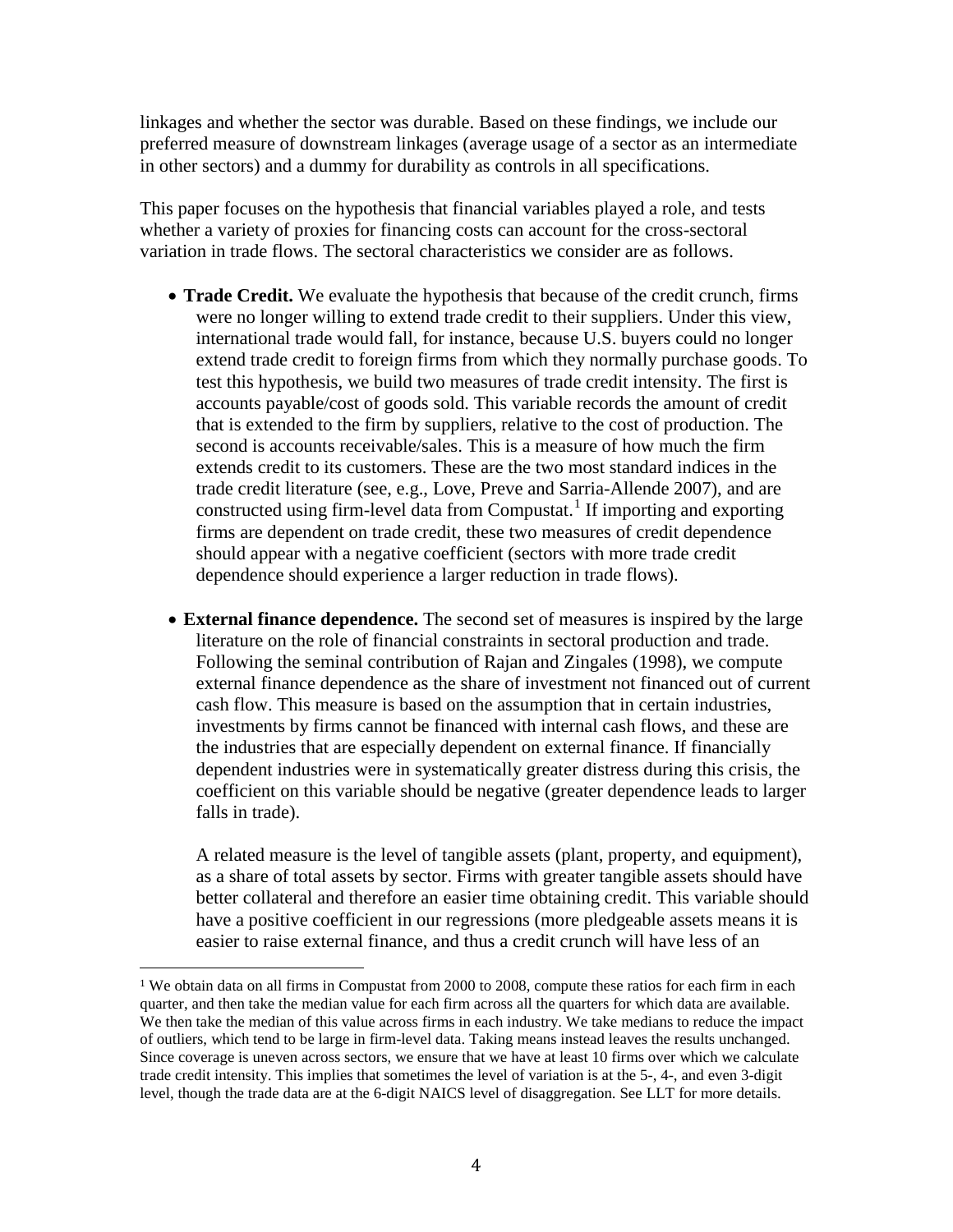impact on production or cross-border trade). As with measures of trade credit, external finance dependence indicators were built using standard definitions and data from Compustat.

• **Partner country credit conditions.** The next hypothesis we test is that trade should fall disproportionately more with countries that experienced greater financial distress. This approach is inspired by the work of Chor and Manova (2010), who find a link between credit conditions in the trading partner and the volume of bilateral trade. To capture this effect, we follow LLT in creating a trade-weighted credit contraction (*TWCC*) measure for imports and exports:

$$
TWCC_i^{trade} = \sum_{c=1}^{N} \Delta IBRATE_c \times a_{ic}^{trade},
$$

where *c* indexes countries, the superscript *trade* refers to either imports or exports,  $\triangle IBRATE_c$  is the change in the interbank lending rate over the period of the crisis in country  $c$ , and  $a_{ic}$  is the pre-crisis share of total U.S. trade in sector  $i$ captured by country *c*. For imports, *aic* is thus the share of total U.S. imports coming from country  $c$  in sector  $i$ , while for exports,  $a_{ic}$  is the share of total U.S. exports in sector *i* going to country *c*.

In case of imports, the value of *TWCC* will be high if in sector *i*, a greater share of U.S. pre-crisis imports comes from countries that experienced a more severe credit crunch. Therefore, if the credit crunch hypothesis is correct, the coefficient on this variable will be negative (tighter partner-country credit conditions lead to a greater contraction in trade flows).<sup>[2](#page-5-0)</sup>

• **Shipping lags and trade finance.** Auboin (2009) and Amiti and Weinstein (2009) emphasize the role of trade finance instruments in international trade. These instruments, such as letters of credit, are used by firms to cover costs and guarantee payment while goods are in transit. We are not aware of any sectorlevel measures of trade finance used by U.S. firms engaged in international trade. However, if the needs for trade finance are positively related to the time it takes a good to reach its destination, one might expect trade finance costs to be increasing with distance and delivery lags. For ocean transit, shipping times can be as long as several weeks (Hummels and Schaur, 2010), during which the exporting firm would typically be waiting for payment.

If these considerations matter, we should expect trade to fall more in sectors with longer shipping lags. In order to test for this possibility, we use bilateral trade data disaggregated by mode of shipping to compute several indicators of delays.<sup>[3](#page-5-1)</sup> The first is simply the average distance travelled by a dollar's worth of imports or

<span id="page-5-1"></span><span id="page-5-0"></span><sup>&</sup>lt;sup>2</sup> We are grateful to Davin Chor and Kalina Manova for sharing the interbank rate data used in their paper. <sup>3</sup> We use 2007 data collected by the U.S. Census Bureau and made available by Peter Schott on his website: http://www.som.yale.edu/faculty/pks4/sub\_international.htm.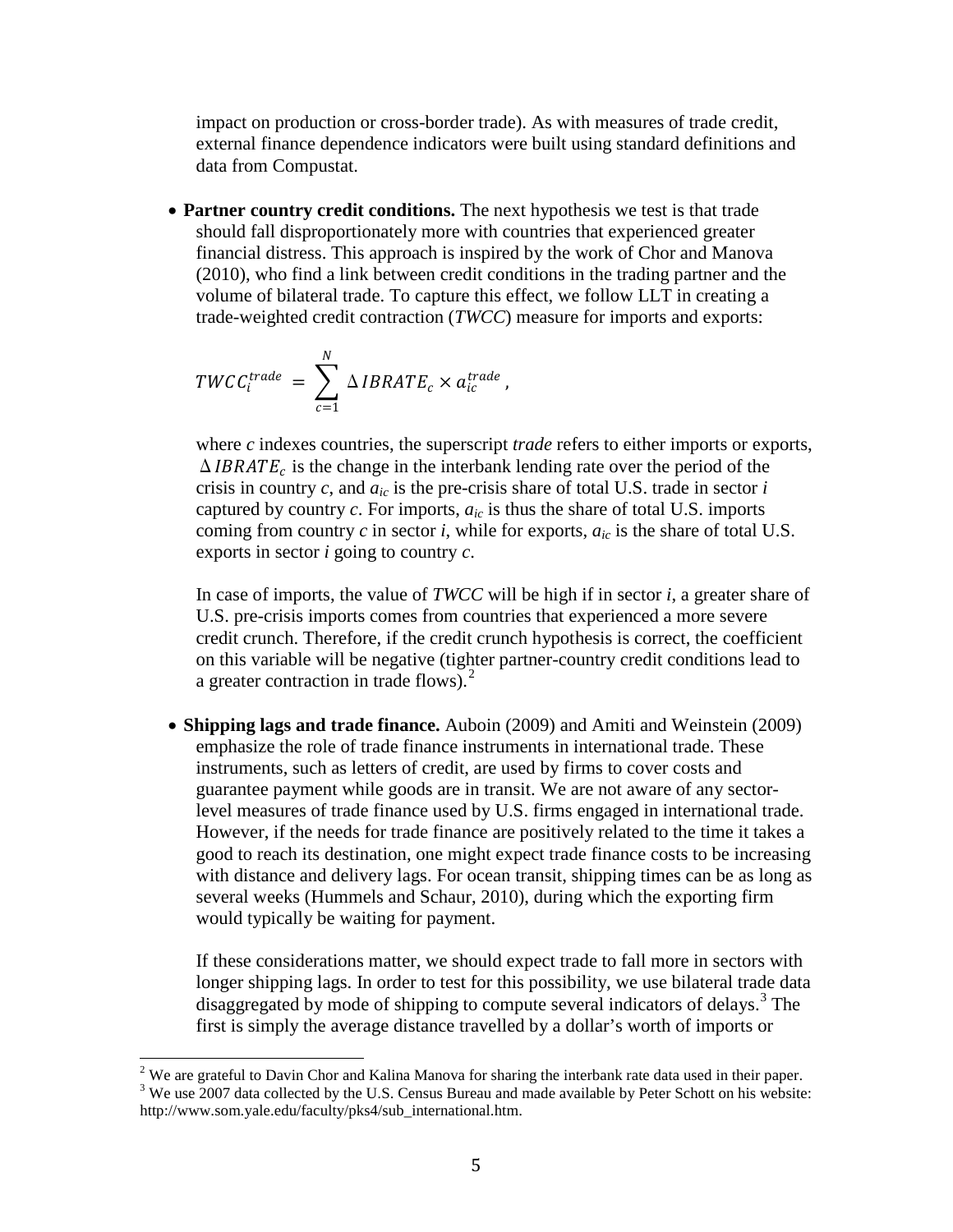exports in each sector. The second is the share of imports and exports that travelled by air, ship, and over land. The hypothesis is that in sectors dominated by air shipping, trade finance would matter much less, since air shipping time is almost never greater than one or two days (Hummels, 2007). However, in sectors dominated by other forms of shipping, delays are substantially longer, and thus a disruption in trade finance potentially more damaging.

Finally, we use data on average ocean shipping times from each country to the U.S. to calculate a proxy for the average shipping time in each sector:

$$
TIME_{i} = \left(\sum_{c=1}^{N} a_{ic, ocean}^{trade} \times ShipDays_{c}\right) \times a_{i, ocean}^{trade} + 2 \times \left(a_{i, air}^{trade} + a_{i, other}^{trade}\right),
$$

In this expression, *c* indexes countries, the superscript *trade* can refer to either imports or exports,  $a_{ic, ocean}^{trade}$  is the share of country *c*'s ocean trade in total U.S. ocean trade in sector *i*,  $a_{i, ocean}^{trade}$  is the share of U.S. trade in sector *i* that is shipped by ocean, and  $\frac{ShipDays_c}{s}$  is the ocean shipping time from country *c* to the United States. We do not have shipping time measures for shipments by air and other means. In calculating our measure, we assume that shipment by air or other means (which usually means truck or pipeline) takes 2 days.

Thus, *TIMEi* is the average shipping time, in days, for a dollar's worth of imports or exports in sector *i*. If firms must raise finance to cover the period goods are in transit, one would expect a negative coefficient on the variables reflecting shipping delays (larger delays mean a greater role for trade finance, implying a larger fall in trade).<sup>[4](#page-6-0)</sup>

• **Intra-firm trade.** Finally, we hypothesize that trade finance used for insuring exporters against non-payment for the shipment will matter less if trade is intrafirm. Thus, a contraction in trade finance will have less of an impact, if any, on the more than one-third of U.S. trade that is intra-firm. To check for this possibility, we regress the fall in trade in a sector on the share of intra-firm trade in total trade in the sector. This variable is computed by combining multinational affiliate sales data from the Bureau of Economic Analysis with standard international trade data, and averaging over the period 2002-2006. Sectors with a greater share of intra-firm trade should experience smaller reductions in trade – a positive coefficient.

Table 1 reports summary statistics (mean, standard deviation, minimum and maximum across the sectors) for the variables used in the analysis. The top panel shows statistics for the two dependent variables, the percentage change in imports and exports over the 2008:2 to 2009:2 period. The mean sectoral decline is 25.3 percent for imports and 20.9

<span id="page-6-0"></span> $4$  We are very grateful to David Hummels and Georg Schaur for computing these measures for us using their ocean shipping time data.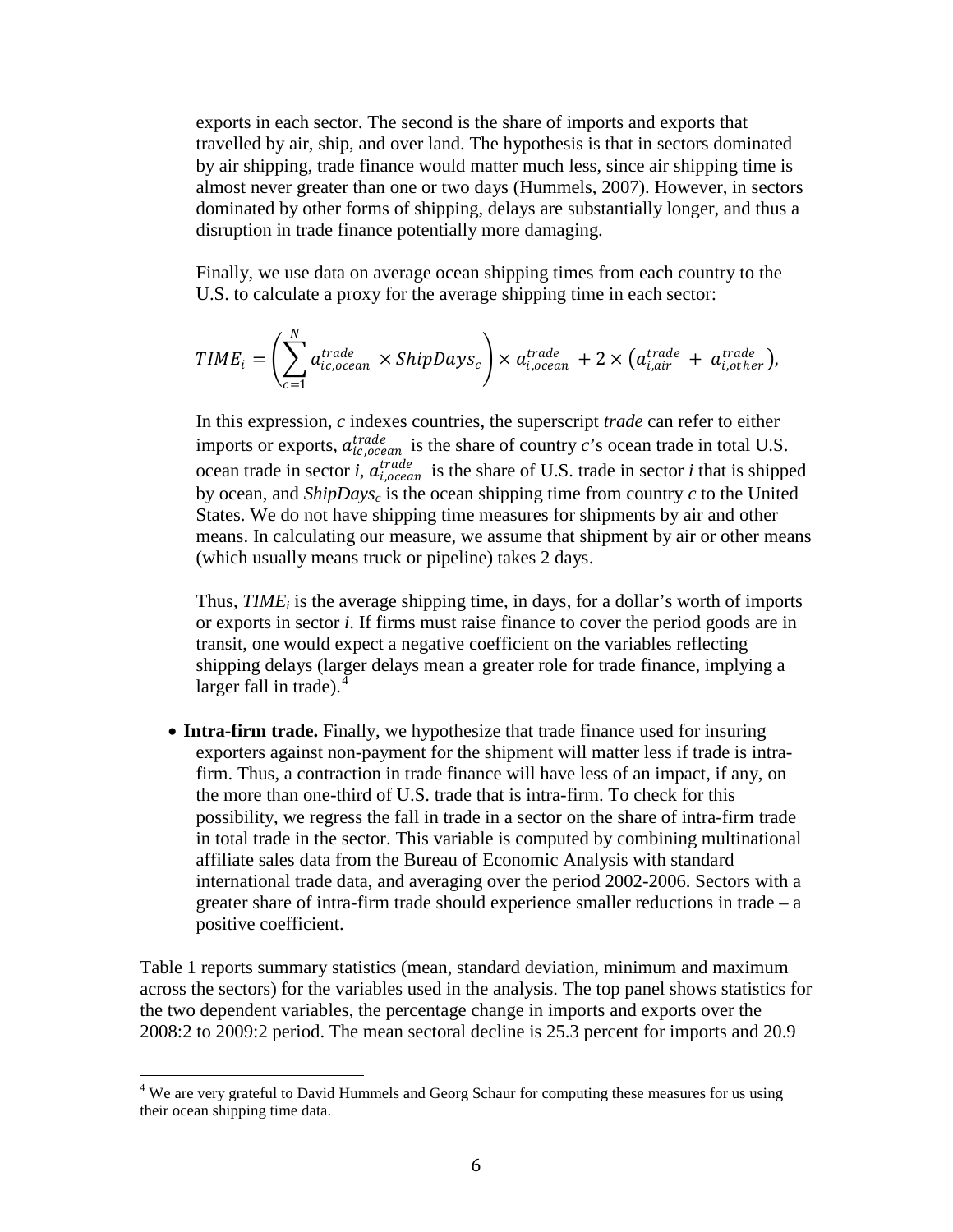percent for exports. There is considerable heterogeneity across sectors – some sectors even saw an expansion of trade, while others experienced a large contraction. Thus, there is a great deal of cross-sectoral variation that could potentially be exploited.

#### 3. Estimation results

We now turn to the results of the regression analysis. Table 2 presents the results when the dependent variable is U.S. imports by sector and Table 3 the results when the dependent variable is U.S. exports. Throughout, we report the standardized beta coefficients, obtained by first renormalizing each variable to have mean of 0 and standard deviation of 1. Thus, all the regression coefficients correspond to the number of standard deviations change in the left-hand side variable that would be due to a one-standard deviation change in the right-hand side variable. This also implies that the magnitudes of the coefficients are comparable across variables that may have very different scales when not normalized.

The controls for sector size in trade and labor intensity come in strongly significant across the board. In addition, the main two variables found to be significant in our earlier study – durability and vertical production linkages – remain strongly significant, with all *p*-values less than 1% in case of U.S. imports.

The coefficients on the financial variables are less consistent. Columns (1) and (2) of each table report the results for the trade credit variables. For imports, the coefficients are not significant, and the point estimates are close to zero. For exports, accounts payable is not significant with a near-zero point estimate, while the accounts receivable variable is significant at the 10% level, but with the "wrong" sign: exports in sectors that extend trade credit more intensively fell by *less*.

Columns (3) and (4) of Tables 2 and 3 report the results for the measures of external finance dependence. While for both directions of trade flows, the Rajan-Zingales measure of external dependence is insignificant with a near-zero beta coefficient, asset tangibility is significant, but once again with the "wrong" sign: sectors with a greater share of tangible assets should have a relatively easier time getting credit during a crunch; we find that those sectors also had *larger* falls in both imports and exports.

Column (5) reports the results for the trade-weighted credit contraction in the partner countries. Once again, while the coefficient is essentially zero for U.S. imports, for exports it is significant at 10% with the "wrong" sign: exports from the U.S. fell by *less* in sectors dominated by trading partners with greater credit contractions.

Columns (6), (7), and (8) report the results of using shipping lags measures. For U.S. exports, these do not seem to matter. For imports there is some evidence for the role of shipping lags. While the simple average distance shipped is not significant (column 6), the mode of transportation is. Sectors with higher shares of imports shipped by ocean and other means (usually truck and pipeline) experienced larger falls than sectors with higher shares of air shipping (column 7). Furthermore, sectors with longer shipping times had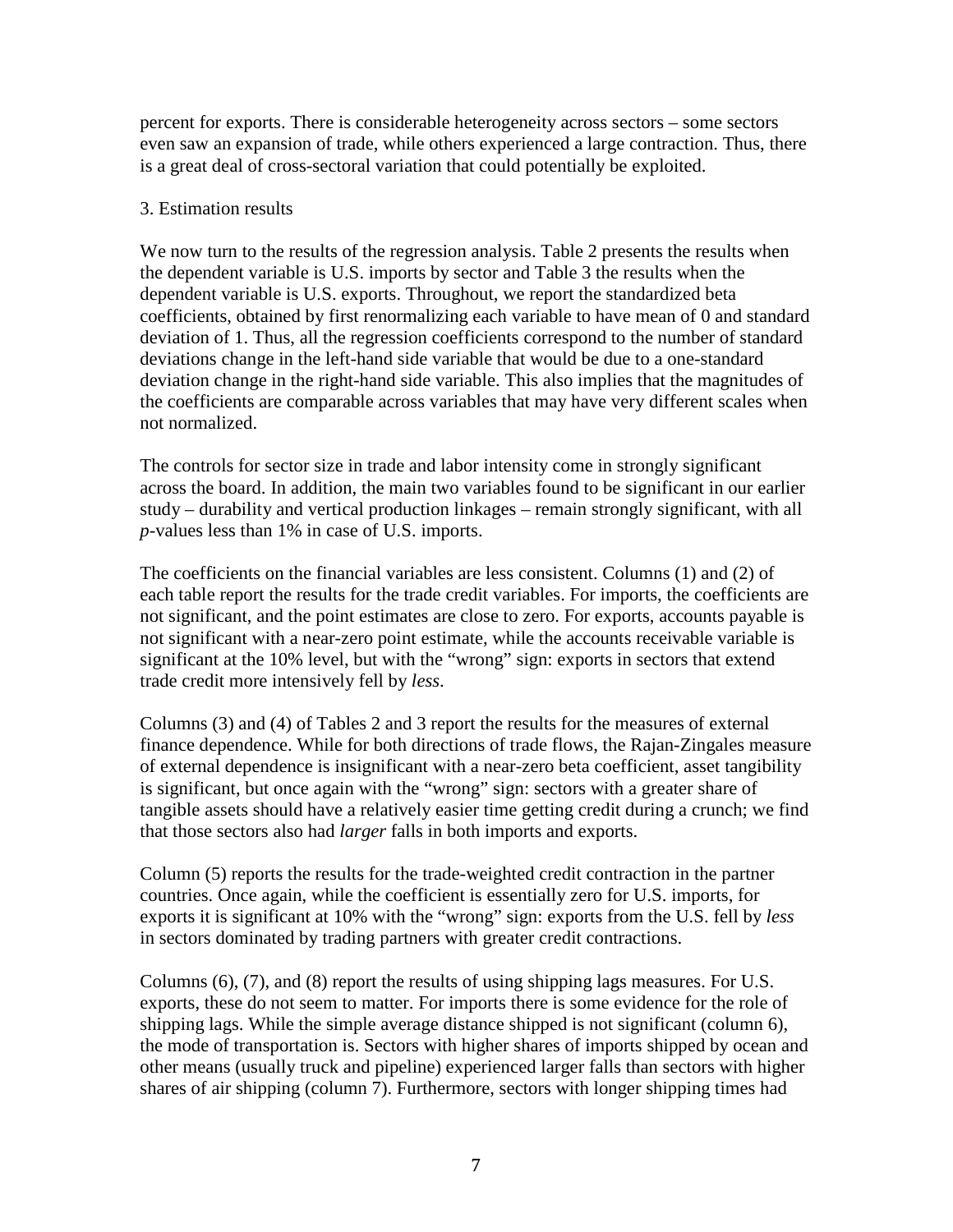larger falls in imports (column 8). The magnitudes of the beta coefficients are also economically significant: a one standard deviation change in share shipped by ocean is associated with a 0.148 standard deviations greater fall in imports. Similarly, a one standard deviation change in shipping time leads imports to fall by 0.123 standard deviations.

One difficulty in interpreting the shipment coefficients is that the mode of shipping could be an endogenous variable. For instance, Hummels and Schaur (2010) find that firms choose the shipping mode optimally in response to demand volatility. A second problem is that the mode of shipping is likely to be correlated with the type of good (e.g. automobiles account for a substantial fraction of the decline in trade, and are never shipped by air). While other industry characteristics that we control for explicitly may sweep out some of this variation, there could be others that are missing from our analysis.

Finally, column (9) reports the results of regressing imports and exports on the share of intra-firm trade in the sector. While the coefficient has the "right" sign, it is very close to zero and insignificant.

### 4. Conclusion

It is widely recognized that the current global downturn was triggered by a large-scale financial crisis. At the same time, the world experienced a collapse in international trade of a magnitude unseen since World War II. Putting the two together, it is a reasonable hypothesis that financial factors contributed to the collapse in trade. However, hard evidence for this has proven elusive. In this paper, we test a battery of hypotheses for how financial factors could have affected U.S. imports and exports at the sector level. Overall, we find very little evidence that financial factors contributed to the trade collapse. This is in sharp contrast to the other measures that were found to matter a great deal in earlier studies: vertical production linkages and the role of durables.

We conclude by highlighting some boundaries of our empirical analysis. First, even though we find hardly any effect of financial variables on overall U.S. import and export volumes in each sector, it could be that financial variables were partly responsible for collapses in bilateral trade from individual countries in particular sectors. This is consistent with the results of Chor and Manova (2010), who find that countries experiencing greater credit contractions reduced their exports to the U.S. especially in financially dependent sectors. Our results do point out that when aggregating across partner countries up to sector level, the effect disappears.

In light of historical experience, this is not surprising. LLT find that relative to the level of economic activity, the fall in U.S. trade during the 2001 recession was almost as large as in 2008-9. However, the 2001 recession was not accompanied by a contraction in credit, suggesting that other mechanisms are probably responsible for falls in crossborder trade during economic downturns.

Second, though the U.S. is widely seen as the epicenter of the financial crisis, its financial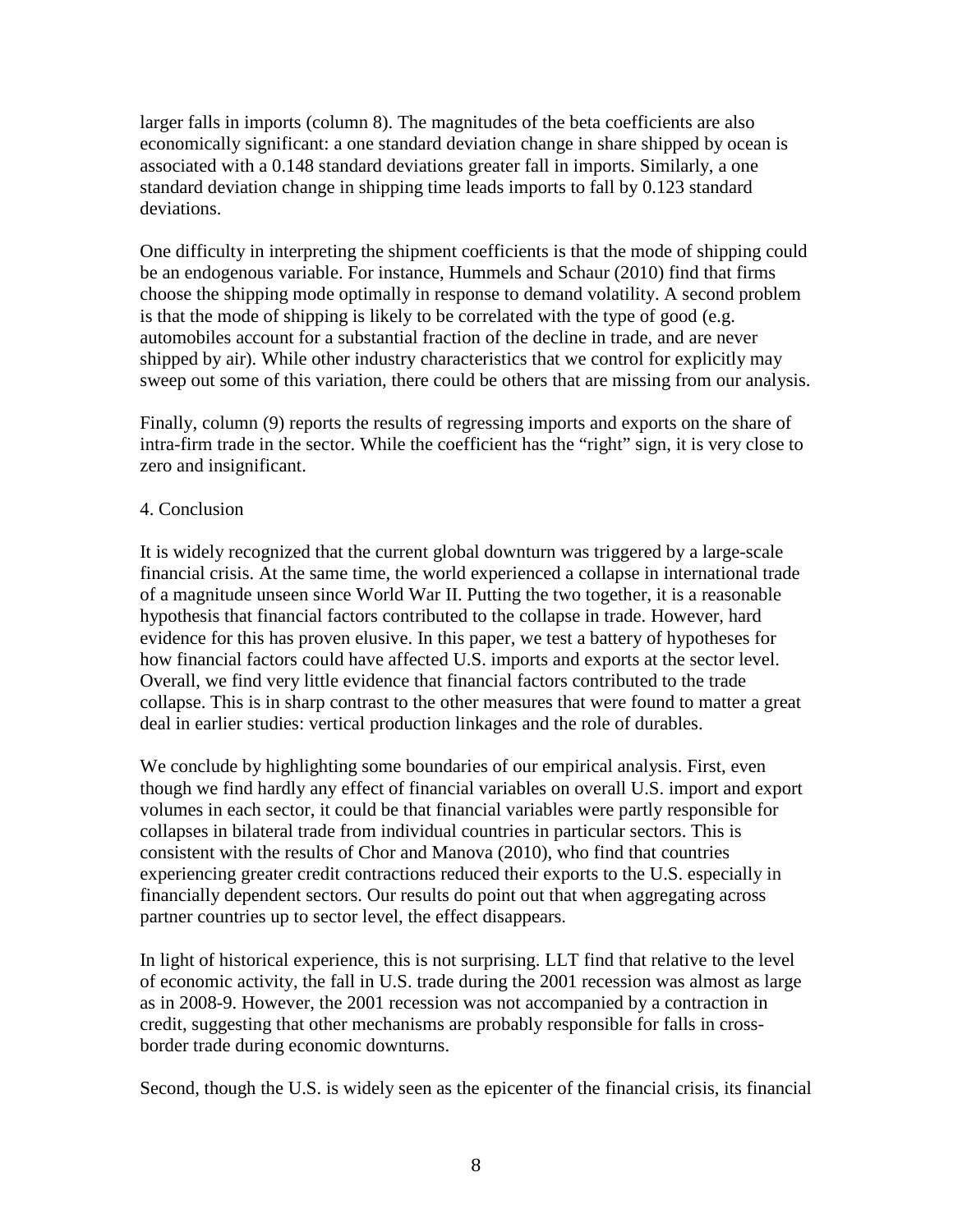system is nonetheless one of the deepest and most resilient in the world. Thus, it could be that even if we find no effect of financial factors for U.S. trade, these factors are much more important in other countries with weaker financial systems. Indeed, Iacovone and Zavacka (2009) do find that in a wide sample of countries, past banking crises did affect international trade flows.

Third, even if we were to find a significant impact of financial characteristics on international trade volumes, such a result would not necessarily be evidence of financial factors in international trade specifically, since production may have fallen by just as much in each sector. Thus, a conclusive test of the role of financial variables in the trade collapse would have to find that financial factors were responsible for changes in trade *over and above the change in output*. This is a critique that applies also to the other existing studies of finance and trade, though it is less of a problem for our negative results, since we do not even find a robust effect on unadjusted trade volumes.

#### References

Amiti, Mary and David E. Weinstein, "Exports and Financial Shocks," December 2009. NBER Working Paper 15556.

Auboin, Marc, "Restoring Trade Finance: What the G20 Can Do," in Richard Baldwin and Simon Evenett, eds., *The Collapse of Global Trade, Murky Protectionism, and the Crisis: Recommendations for the G20*, London: CEPR, 2009, chapter 15, pp. 75-80.

Broda, Christian and David Weinstein, "Globalization and the Gains from Variety," *Quarterly Journal of Economics*, May 2006, 121 (2), 541-85.

Chor, Davin and Kalina Manova, "Off the Cliff and Back? Credit Conditions and International Trade during the Global Financial Crisis," July 2010. NBER Working Paper 16174.

Hummels, David L., "Transportation Costs and International Trade in the Second Era of Globalization," *Journal of Economic Perspectives*, Summer 2007, 21 (3), 131-54.

Hummels, David L. and Georg Schaur "Hedging price volatility using fast transport," *Journal of International Economics*, September 2010, 82 (1), 15–25.

Iacovone, Leonardo and Veronika Zavacka, "Banking Crises and Exports: Lessons from the Past," May 2009. World Bank Policy Research Working Paper 5016.

IMF, "Survey of Private Sector Trade Credit Developments," February 2009. memorandum.

Levchenko, Andrei A., Logan T. Lewis and Linda L. Tesar, "The Collapse of International Trade During the 2008-2009 Crisis: In Search of the Smoking Gun," May 2010. Forthcoming, *IMF Economic Review*.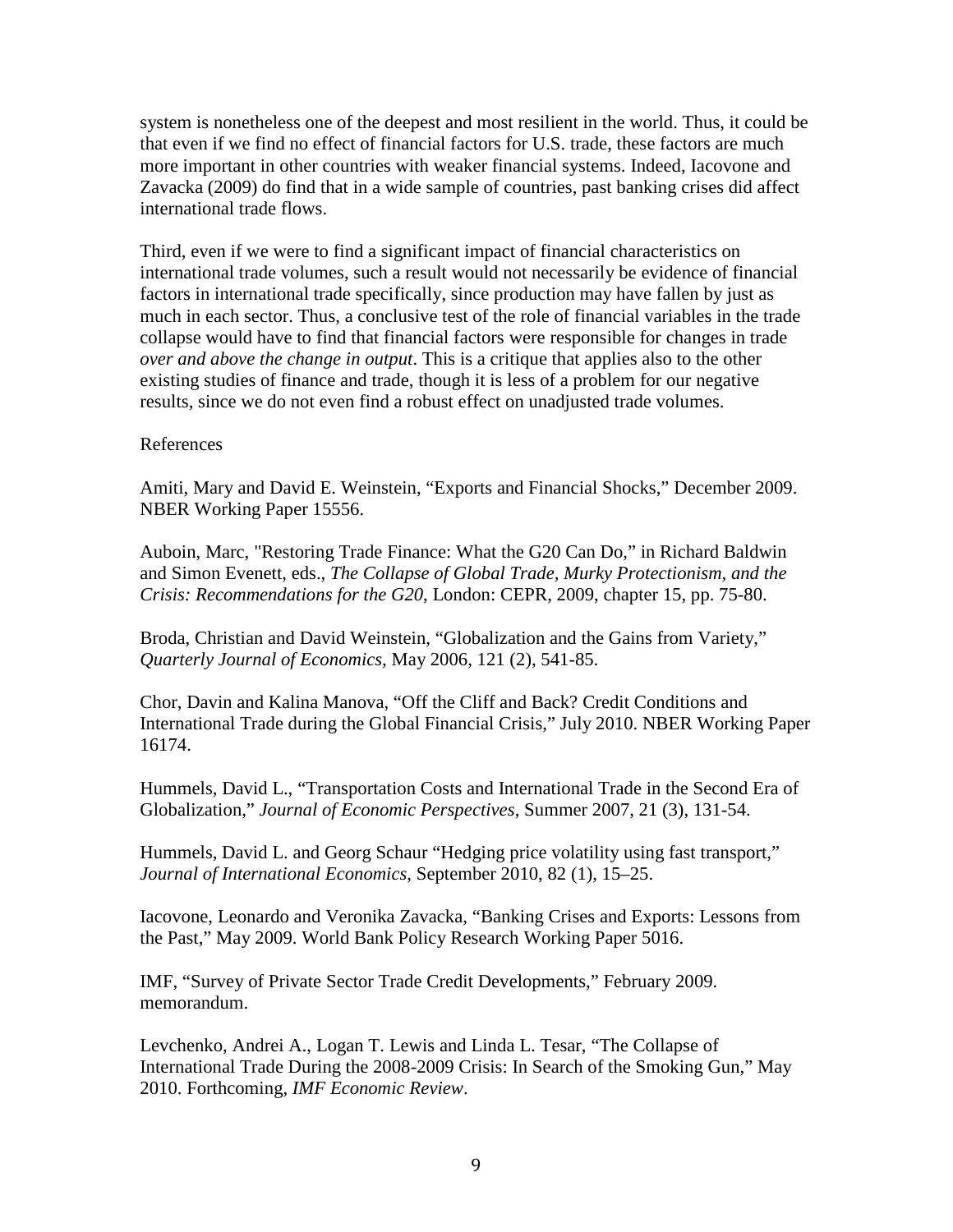Love, Inessa, Lorenzo A. Preve, and Virginia Sarria-Allende, "Trade Credit and Bank Credit: Evidence from Recent Financial Crises," *Journal of Financial Economics*, 2007, 83, 453-469.

Rajan, Raghuram G., and Luigi Zingales. "Financial Dependence and Growth," *The American Economic Review*, June 1998, 88 (3), 559-586.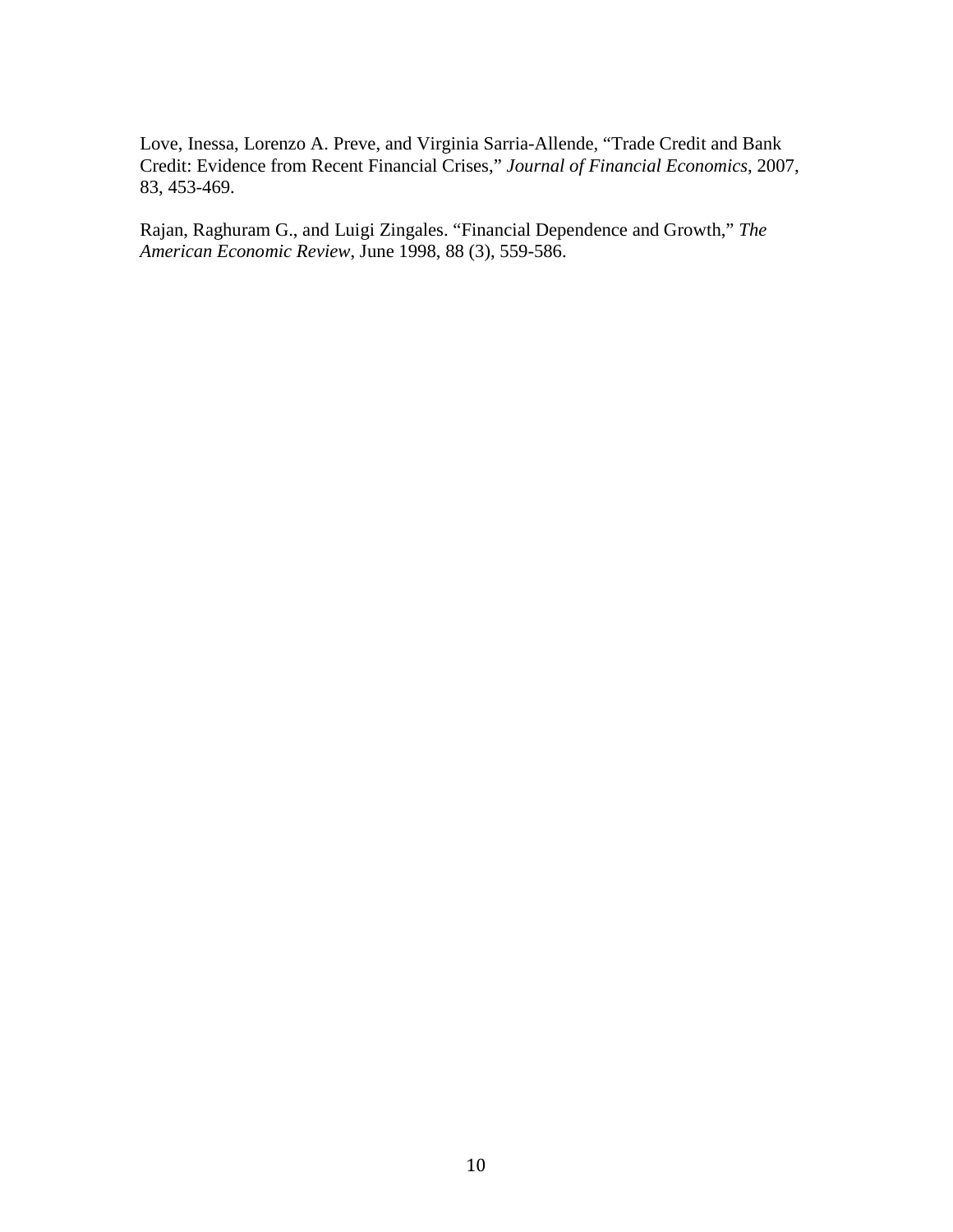## Table 1: Summary Statistics

|                                               | Mean     | Std. Dev. | Min      | Max      |
|-----------------------------------------------|----------|-----------|----------|----------|
|                                               |          |           |          |          |
| Independent Variables                         |          |           |          |          |
| Percentage Change in Imports                  | $-0.253$ | 0.227     | $-1.000$ | 0.861    |
| Percentage Change in Exports                  | $-0.209$ | 0.214     | $-0.969$ | 0.744    |
| Credit Indicators                             |          |           |          |          |
| Accounts Payable/Cost of Goods Sold           | 0.469    | 0.141     | 0.194    | 1.733    |
| <b>Accounts Receivable/Sales</b>              | 0.532    | 0.131     | 0.156    | 0.817    |
| <b>External Finance Dependence</b>            | 0.703    | 0.476     | $-2.977$ | 1.852    |
| <b>Asset Tangibility</b>                      | 0.735    | 0.669     | 0.096    | 6.619    |
| TWCC (imports)                                | $-2.691$ | 0.493     | $-5.594$ | $-1.178$ |
| TWCC (exports)                                | $-2.721$ | 0.392     | $-4.190$ | $-0.411$ |
| Shipping Delays Indicators                    |          |           |          |          |
| Average Distance Shipped (imports)            | 6650     | 2533      | 549      | 15201    |
| Average Distance Shipped (exports)            | 5233     | 1869      | 781      | 11192    |
| Share Shipped by Truck and Pipeline (imports) | 0.330    | 0.254     | 0.000    | 1.000    |
| Share Shipped by Truck and Pipeline (exports) | 0.442    | 0.224     | 0.000    | 0.942    |
| Share Shipped by Vessel (imports)             | 0.527    | 0.267     | 0.000    | 1.000    |
| Share Shipped by Vessel (exports)             | 0.364    | 0.235     | 0.000    | 0.997    |
| Average Time to Ship, in days (imports)       | 22       | 4         | 4        | 36       |
| Average Time to Ship, in days (exports)       | 19       | 4         | 6        | 33       |
| <b>Control Variables</b>                      |          |           |          |          |
| Share in Total Imports                        | 0.002    | 0.007     | 0.000    | 0.088    |
| Share in Total Exports                        | 0.002    | 0.005     | 0.000    | 0.045    |
| Elasticity of Substitution                    | 6.817    | 10.705    | 1.200    | 103      |
| Labor Intensity                               | 0.633    | 0.229     | 0.049    | 0.998    |
| Average Downstream Use                        | 0.001    | 0.002     | 0.000    | 0.013    |
| Durable Dummy                                 | 0.587    | 0.493     | 0.000    | 1.000    |
|                                               |          |           |          |          |

Note: This table presents the summary statistics for the variables used in estimation. Variable definitions and sources are described in detail in the text. See also LLT.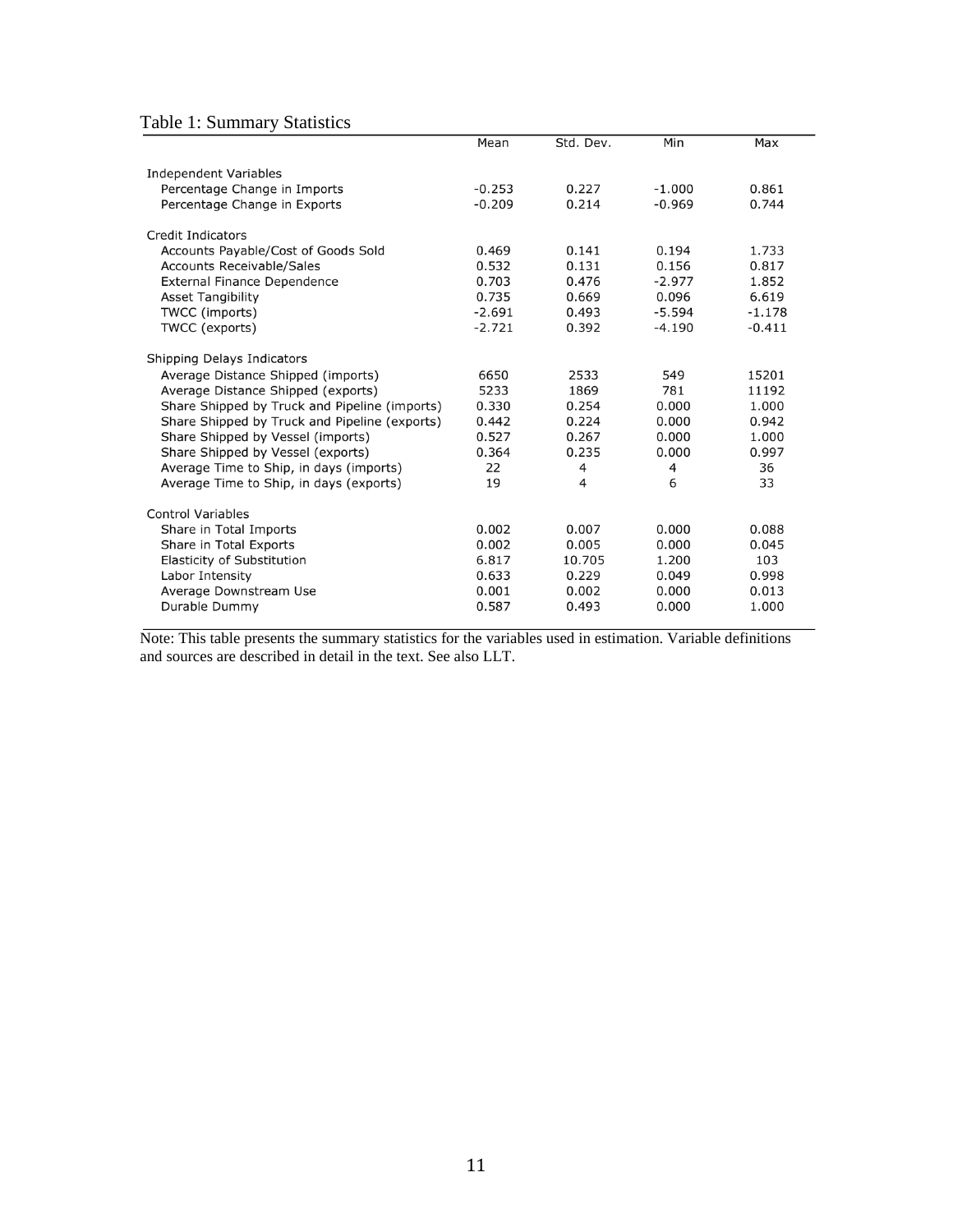#### Table 2: Imports and Financial Variables

| 0.010 = 1.111p 01 to 0.11th 1.11th.101th | (1)                    | (2)                    | $\overline{(3)}$       | (4)                    | $\overline{(5)}$       | $\overline{(6)}$       | (7)                    | (8)                    | (9)                    |
|------------------------------------------|------------------------|------------------------|------------------------|------------------------|------------------------|------------------------|------------------------|------------------------|------------------------|
| Dep. Var.: Percentage Change in Imports  |                        |                        |                        |                        |                        |                        |                        |                        |                        |
| Accounts Payable/Cost of Goods Sold      | 0.076<br>(0.085)       |                        |                        |                        |                        |                        |                        |                        |                        |
| <b>Accounts Receivable/Sales</b>         |                        | 0.056<br>(0.071)       |                        |                        |                        |                        |                        |                        |                        |
| <b>External Finance Dependence</b>       |                        |                        | 0.035<br>(0.041)       |                        |                        |                        |                        |                        |                        |
| <b>Asset Tangibility</b>                 |                        |                        |                        | $-0.185***$<br>(0.071) |                        |                        |                        |                        |                        |
| <b>TWCC</b>                              |                        |                        |                        |                        | $-0.008$<br>(0.069)    |                        |                        |                        |                        |
| Average Distance Shipped                 |                        |                        |                        |                        |                        | 0.087<br>(0.063)       |                        |                        |                        |
| Share Shipped by Truck and Pipeline      |                        |                        |                        |                        |                        |                        | $-0.133**$<br>(0.067)  |                        |                        |
| Share Shipped by Vessel                  |                        |                        |                        |                        |                        |                        | $-0.148**$<br>(0.063)  |                        |                        |
| Average Time to Ship                     |                        |                        |                        |                        |                        |                        |                        | $-0.123**$<br>(0.058)  |                        |
| Share of Intra-Firm Imports              |                        |                        |                        |                        |                        |                        |                        |                        | 0.022<br>(0.049)       |
| Durable Dummy                            | $-0.206***$<br>(0.059) | $-0.215***$<br>(0.054) | $-0.194***$<br>(0.048) | $-0.258***$<br>(0.046) | $-0.185***$<br>(0.050) | $-0.193***$<br>(0.047) | $-0.212***$<br>(0.047) | $-0.220***$<br>(0.046) | $-0.191***$<br>(0.049) |
| Average Downstream Use                   | $-0.200***$<br>(0.042) | $-0.195***$<br>(0.044) | $-0.203***$<br>(0.043) | $-0.154***$<br>(0.047) | $-0.192***$<br>(0.040) | $-0.178***$<br>(0.045) | $-0.172***$<br>(0.043) | $-0.197***$<br>(0.041) | $-0.205***$<br>(0.046) |
| Share in Total                           | $-0.092*$<br>(0.047)   | $-0.073*$<br>(0.038)   | $-0.069*$<br>(0.039)   | $-0.027$<br>(0.042)    | $-0.064*$<br>(0.037)   | $-0.071**$<br>(0.035)  | $-0.074**$<br>(0.031)  | $-0.074**$<br>(0.034)  | $-0.061$<br>(0.037)    |
| Elasticity of Substitution               | $-0.076$<br>(0.061)    | $-0.073$<br>(0.061)    | $-0.08$<br>(0.062)     | $-0.064$<br>(0.058)    | $-0.078$<br>(0.061)    | $-0.075$<br>(0.059)    | $-0.07$<br>(0.061)     | $-0.068$<br>(0.062)    | $-0.078$<br>(0.060)    |
| Labor Intensity                          | $-0.113**$<br>(0.054)  | $-0.129**$<br>(0.054)  | $-0.126**$<br>(0.055)  | $-0.135**$<br>(0.054)  | $-0.122**$<br>(0.051)  | $-0.121**$<br>(0.058)  | $-0.114**$<br>(0.055)  | $-0.124**$<br>(0.052)  | $-0.110**$<br>(0.053)  |
| Observations                             | 415                    | 415                    | 423                    | 432                    | 435                    | 436                    | 436                    | 434                    | 437                    |
| R-squared                                | 0.124                  | 0.122                  | 0.124                  | 0.138                  | 0.116                  | 0.114                  | 0.119                  | 0.133                  | 0.112                  |

Notes: Standardized beta coefficients reported throughout. Robust standard errors in parentheses; \* significant at 10%; \*\* significant at 5%; \*\*\* significant at 1%. The dependent variable is the percentage reduction in U.S. imports in a 6-digit NAICS category from 2008:2 to 2009:2 (year-to-year). *Average Downstream Use* is the average usage output in a sector as an intermediate input in other sectors; *Share of intra-firm imports* in total U.S. imports is computed from the BEA multinationals data, and averaged over the period 2002-2006. *Share in Total* is the share of a sector in total U.S. imports. *Elasticity of Substitution* between varieties in a sector is sourced from Broda and Weinstein (2006). *Labor Intensity* is the compensation of employees as a share of value added, from the U.S. 2002 Benchmark Input-Output Table. The financial variables are described in detail in the text.